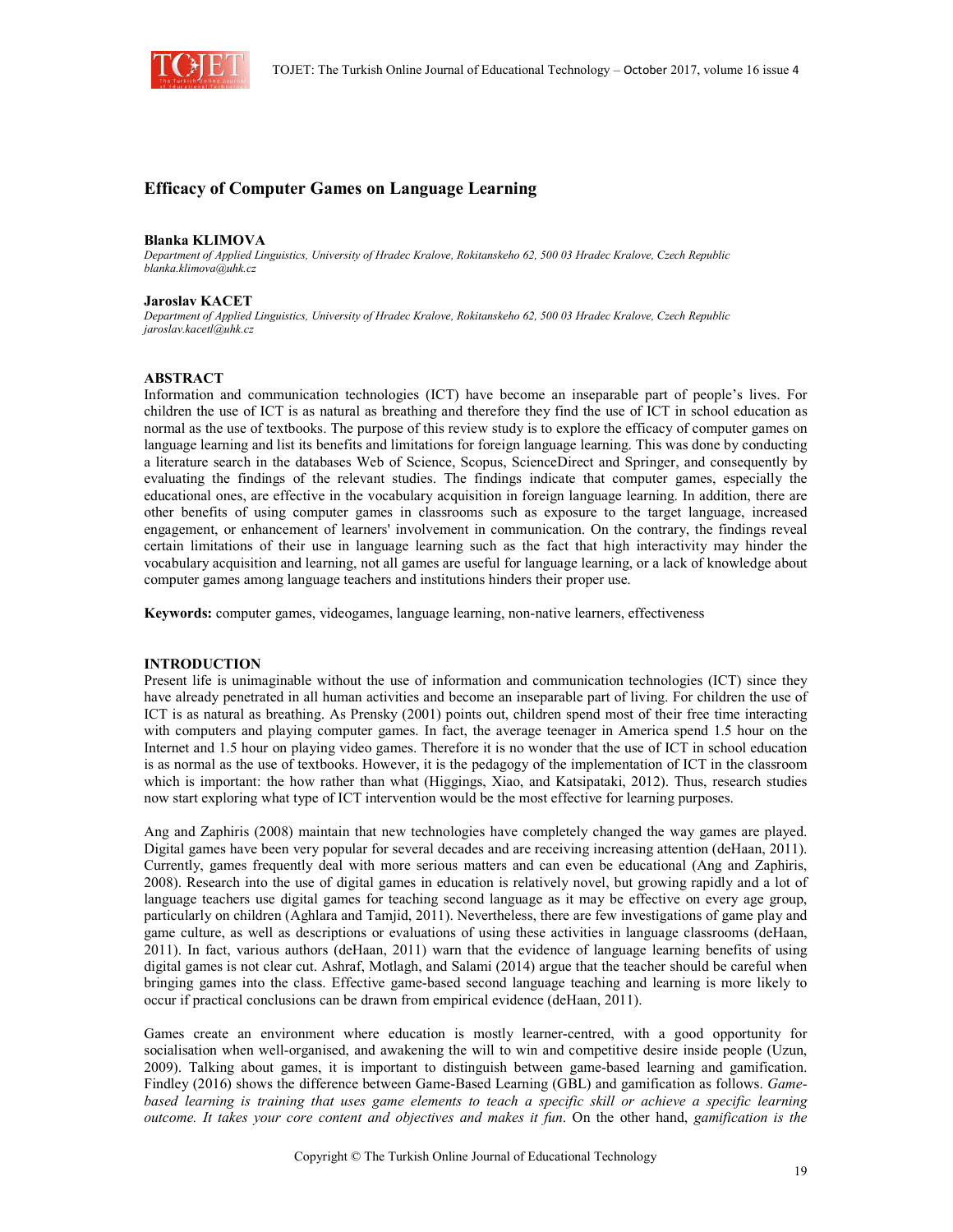

*application of game mechanics in a non-game context to promote desired behavior and drive learning outcomes*  (Findley, 2016). Thus, the main difference between these two concepts is the integration of game mechanics with training content. GBL fully integrates the two, so the game *is* the training. On the other hand, gamification uses game elements as a reward for completing existing training modules (Findley, 2016). Pappas (2015) defines gamification as a methodology that *involves the use of game design elements and mechanics in activities that are not inherently game-based. This is done to motivate and engage the learners, so that they can become active participants in their own learning process*." On the other hand, Pappas (2015) claims that game-based learning integrates games into the learning process to teach a specific skill or achieve a learning objective.

Nevertheless, it is not clear cut whether or not computer educational games have more positive impacts than negative ones. For instance, Ashraf et al. (2014) focus on vocabulary acquisition as they view it as the basis of any language to be learned and see an advantage of games in vocabulary training in the fact that the use of computers and the Internet is natural for children. Therefore they claim that online games can be effective in vocabulary acquisition (Ashraf et al., 2014). Furthermore, Aghlara and Tamjid (2011) found out in their study that children learning vocabulary by playing digital games are more motivated than children who are taught vocabulary through traditional methods. They also believe that there is a relationship between language learning in early ages and digital games as they say that children are able to understand language with digital games easily (Aghlara and Tamjid, 2011). These authors also investigated the role of computer games in second language acquisition and learning and maintain that games create an environment that is mainly learner-centred and digital games have positive effect on the learning process (Aghlara and Tamjid, 2011). Last but not least, Agudo et al. (2007) see advantages of adaptive computer games as they may be adjusted to a particular student´s progress and add that playful elements are used as a source of motivation.

On the other hand, there are some negative impacts, too. For example, de Haan, Reed, and Kuwada (2010) point out that while language students watch a video with subtitles, they are only required to attend to, while players of video games must perform additional tasks in their second language input, which may interfere with learning in either a positive or negative way. They also mention the fact that not all video games are useful for language learning, and emphasize that pre-teaching vocabulary using drills and dictionary work might also be effective (de Haan et al., 2010). The role of the learner's attention is also vital as the player's attention is divided between playing the game and learning, which results in less convincing results of players in comparison with those who watch them play games (e.g., deHaan, 2011). Also de Haan et al. (2010) showed that if some students play video games, whereas others only watch them, the latter group of students can recall significantly more vocabulary. Moreover, both players and watchers tend to forget significant amounts of vocabulary over the course of their study (deHaan et al., 2010). Last but not least, Aghlara and Tamjid (2011) claim that teachers should not apply digital games for their own sake. As they put it, teachers ought to take into account that students come from different backgrounds and have various needs and expectations (Aghlara and Tamjid, 2011). Therefore, it is easy to understand why deHaan et al. (2010) warn teachers not to blindly accept these games as valuable only because they involve the language and students enjoy them. deHaan (2011) also maintains that language teachers and institutions must know more about games to use the media effectively.

Ang and Zaphiris (2008) provide an overview of game-based language learning. They maintain that computeraided language learning technologies will continue to be developed and that they might help generate motivation and pleasure for learners (Ang and Zaphiris, 2008). Currently, computer games are full of learning materials for the learner to "discover". In future, however, they may be designed as virtual learning environment in which learners may be able to congregate and engage in communication, thus learning from each other in a social context (Ang and Zaphiris, 2008).

The purpose of this review study is to explore the efficacy of computer games on language learning and list its benefits and limitations for foreign language learning.

# **METHODS**

The methodology of this study is based on the study by Moher et al. (2009). The main method included a systematic review whose goal was to identify the research studies on the basis of the key words in four databases Web of Science, ScienceDirect, Scopus, and Springer. This review was performed in the period from 2010 to October 2016 for the following key words: *foreign language learning* AND *computer games*, *foreign language learning* AND *videogames*, *foreign language learning* AND *gaming*. Most of the studies were found in ScienceDirect – 10,527 studies. In the Web of Science 222 studies were detected, in Scopus 90 studies and in MEDLINE only 3 studies were identified. Thus, altogether 10,842 publications were detected in the databases. The titles of all studies as well as their duplicity were then checked in order to discover whether they focus on the research topic. 128 studies remained for further analysis. After that, the author checked the content of the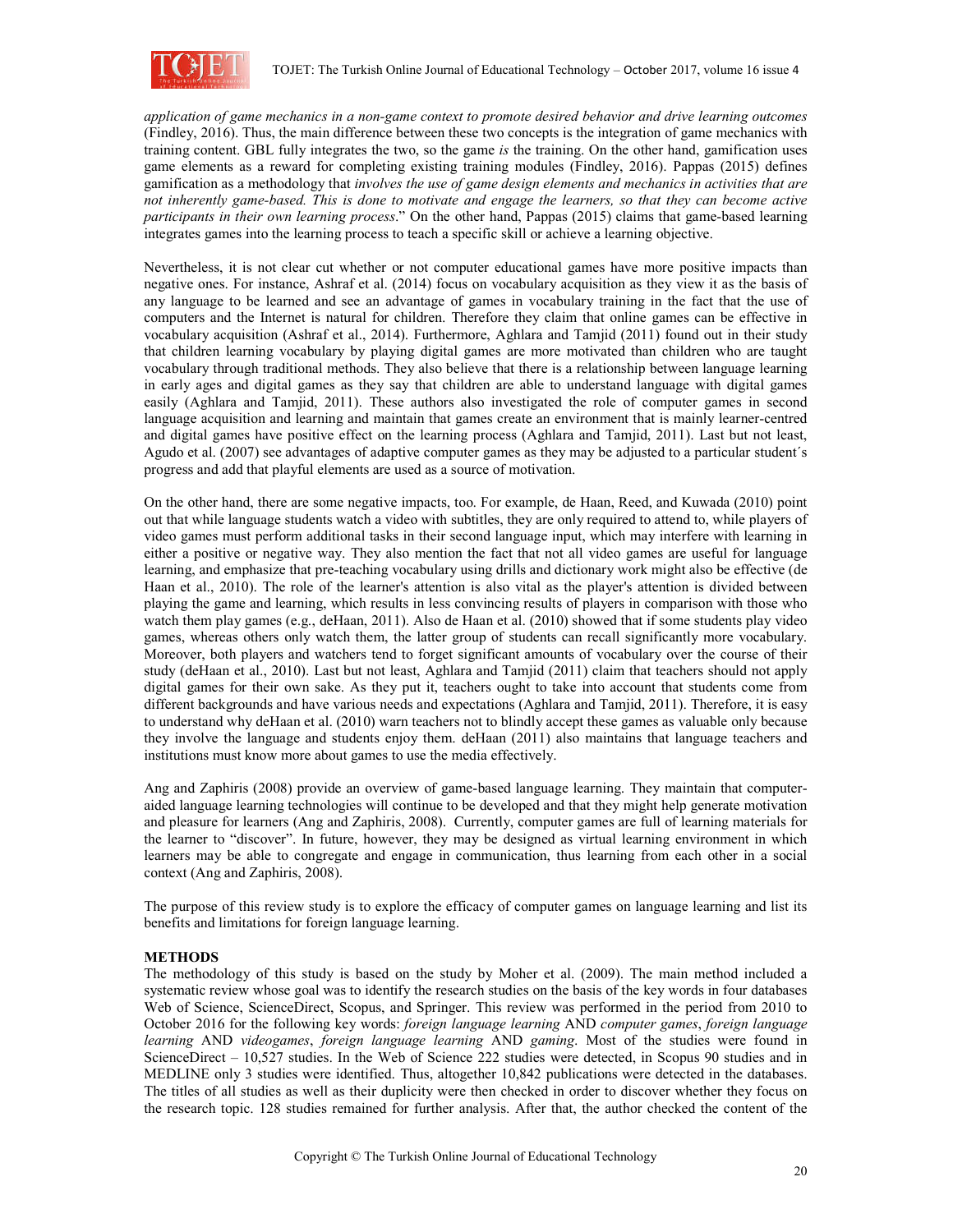

abstracts whether the study examined the research topic. 44 studies/articles were selected for the full-text analysis, out of which the findings of 31 research studies were then used in the manuscript for the comparison of the findings in the part of Discussion, as well as in the Introductory part to discuss the topic, and only six studies could have been then used for the detailed analysis of the research topic (Fig. 1). In addition, most of the studies focused on the use of computer games in learning in general (e.g. Rondon et al., 2013). Therefore they were not included into the in-depth analysis, as well as the studies which were just short observations such as Bado and Franklin (2014) or Guerrero (2011), and did not use any vocabulary knowledge test.

The study was included if it matched the corresponding period, i.e., from 2010 up to October 2016; if it included young healthy adults; if the intervention involved the use of a computer game or a videogame; if it focused on the learning of foreign language; and if the study was written in English. The selection period starts with the year of 2010 since several reviews and studies (e.g., Peterson, 2010; Turgut and Irgin, 2009) were published on this topic before this period.



**Fig. 1.** Results of the selection procedure

# **FINDINGS**

Altogether six studies were identified for the in-depth analysis. Three studies originated in Iran, two in the USA and one was a joint cooperation of the authors from the USA and Japan. The age of the subjects ranged between 6 and 40 years, however, most of them were university students. The longest intervention period lasted 15 weeks, while the shortest was just four hours. In five studies there were both experimental/intervention group and control group. One study did not have any control group. The studies mainly concentrated on vocabulary acquisition. That is why the main outcome assessment was the vocabulary (recall) test. Table 1 below then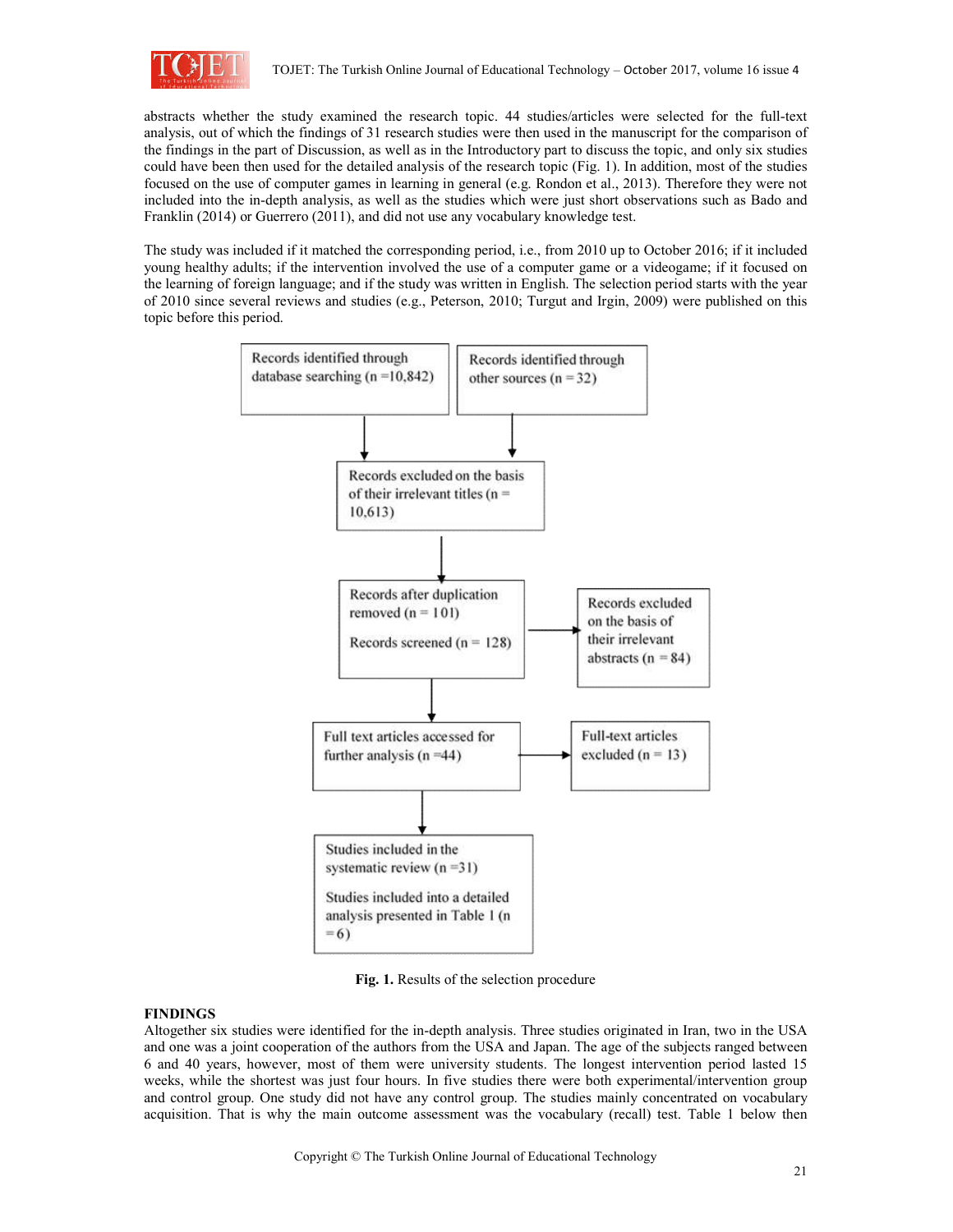

provides an overview of the main findings from the studies on videogames and computer games used in foreign language learning, specifically in learning English as a foreign language (EFL). The studies are presented in the alphabetical order of the first author.

**Table 1.** Overview of the findings from the studies on videogames and computer games used in foreign language learning

| <b>Study</b>                                  | <b>Subjects</b> | Age<br>mean/<br>range | Dose of<br>interventi<br>on                                         | <b>Experimental</b><br>group<br>intervention                                               | <b>Control group</b><br>intervention                     | Main outcome<br>assessments                                            | <b>Findings</b>                                                                                                                                                                                                                                 |
|-----------------------------------------------|-----------------|-----------------------|---------------------------------------------------------------------|--------------------------------------------------------------------------------------------|----------------------------------------------------------|------------------------------------------------------------------------|-------------------------------------------------------------------------------------------------------------------------------------------------------------------------------------------------------------------------------------------------|
| Aghara<br>and<br>Tamje<br>d<br>(2011)<br>Iran | 40              | $6 - 7$<br>years      | 45 days;<br>three times<br>$90 \text{ min}$<br>sessions<br>per week | English<br>vocabulary<br>taught with the<br>help of digital<br>computer<br>game<br>SHAIEx. | English<br>vocabulary<br>taught in a<br>traditional way. | SPSS statistical<br>software version<br>16; vocabulary<br>recall test. | The results<br>reveal that<br>digital<br>games<br>have a<br>positive<br>effect on<br>learning<br>process<br>since the<br>mean score<br>of<br>vocabulary<br>test in the<br>experiment<br>al group<br>was<br>significantl<br>y higher.            |
| Ashraf<br>et al.,<br>2014,<br>Iran            | $\overline{24}$ | $16 - 22$             | 2 sessions<br>of 2 hours<br>for $15$<br>weeks                       | Participants<br>played an<br>online game.                                                  | Controls were<br>using pen and<br>paper technique.       | Written<br>vocabulary<br>recall test.                                  | The results<br>show that<br>the<br>experiment<br>al group<br>outperform<br>ed the<br>control<br>$group(t =$<br>$2.40$ ) and<br>thus, that<br>playing<br>online<br>games<br>enhances<br>vocabulary<br>acquisition<br>in<br>language<br>learning. |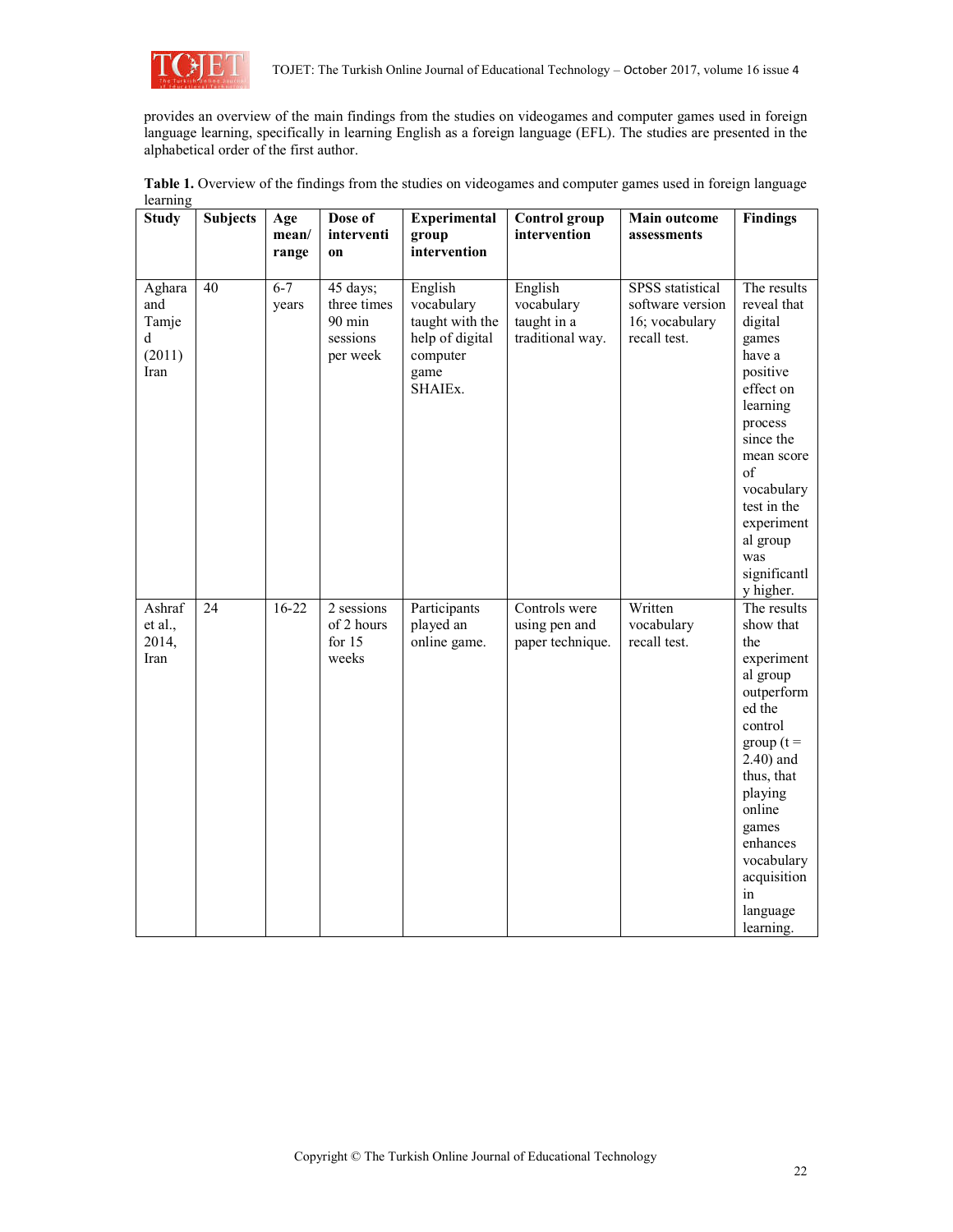

| deHaa      | 80 | 18-24     | 5 times for | Subjects        | Subjects        | Written         | The results  |
|------------|----|-----------|-------------|-----------------|-----------------|-----------------|--------------|
| n et al.,  |    | years     | 20 minutes  | played the      | watched the     | vocabulary      | show that    |
| 2011,      |    |           |             | English-        | game.           | recall test;    | the          |
| Japan,     |    |           |             | language        |                 | Cognitive Load  | videogame    |
| <b>USA</b> |    |           |             | music           |                 | Subjective      | interactivit |
|            |    |           |             |                 |                 |                 |              |
|            |    |           |             | videogame.      |                 | Experience      | y hinders    |
|            |    |           |             |                 |                 | Questionnaire,  | the          |
|            |    |           |             |                 |                 | subjective      | language     |
|            |    |           |             |                 |                 | reports.        | acquisition  |
|            |    |           |             |                 |                 |                 | process.     |
|            |    |           |             |                 |                 |                 |              |
|            |    |           |             |                 |                 |                 |              |
|            |    |           |             |                 |                 |                 |              |
|            |    |           |             |                 |                 |                 |              |
| Lim        | 27 | 24-40     | 5 days for  | 13 subjects     | 14 subjects     | Category        | The results  |
| and        |    | years     | 2.5 hours   | trained via     | received no     | Learning test,  | indicate     |
| Holt,      |    |           |             | custom-         | training.       | Cue Weighting   | that         |
| 2011,      |    |           |             | designed        |                 | test            | videogame    |
| <b>USA</b> |    |           |             | videogame.      |                 |                 | training     |
|            |    |           |             |                 |                 |                 | improves     |
|            |    |           |             |                 |                 |                 | non-native   |
|            |    |           |             |                 |                 |                 | speech       |
|            |    |           |             |                 |                 |                 | categorizat  |
|            |    |           |             |                 |                 |                 | ion.         |
| Shokri     | 40 | $14 - 16$ | 8 session   | Subjects        | Participants    | Likert scale    | The          |
| and        |    | years     | of 45 min   | played          | only played the | questionnaire,  | findings     |
| Abdol      |    |           | per 1       | original        | game.           | vocabulary test | reveal that  |
| manafi     |    |           | month       | computer        |                 |                 | the          |
|            |    |           |             | game and        |                 |                 | experiment   |
| Rokni,     |    |           |             | simultaneousl   |                 |                 | al group     |
| 2014,      |    |           |             | y taught by the |                 |                 | significantl |
| Iran       |    |           |             | teacher.        |                 |                 | y            |
|            |    |           |             |                 |                 |                 | outperform   |
|            |    |           |             |                 |                 |                 | ed the       |
|            |    |           |             |                 |                 |                 | control      |
|            |    |           |             |                 |                 |                 | group.       |
| Smith      | 57 | $18 - 21$ | 2 sessions  | $Reading +$     | No control      | Vocabulary      | The results  |
| et al.,    |    | years     | of 2 hours  | follow-up       | group.          | knowledge scale | indicate     |
| 2013,      |    |           |             | computer        |                 | test            | that         |
| <b>USA</b> |    |           |             | game.           |                 |                 | inference-   |
|            |    |           |             |                 |                 |                 | based        |
|            |    |           |             |                 |                 |                 | computer     |
|            |    |           |             |                 |                 |                 | games        |
|            |    |           |             |                 |                 |                 | result in    |
|            |    |           |             |                 |                 |                 | better       |
|            |    |           |             |                 |                 |                 | learning of  |
|            |    |           |             |                 |                 |                 | new          |
|            |    |           |             |                 |                 |                 | vocabulary   |
|            |    |           |             |                 |                 |                 | than with    |
|            |    |           |             |                 |                 |                 | traditional  |
|            |    |           |             |                 |                 |                 | hardcopy     |
|            |    |           |             |                 |                 |                 |              |
|            |    |           |             |                 |                 |                 | lists of     |
|            |    |           |             |                 |                 |                 | new          |
|            |    |           |             |                 |                 |                 | words.       |

Source: Authors' own processing

# **DISCUSSION**

The results from the six studies (Aghara, Tamjed, 2011; Ashraf et al., 2014; Lim, Holt, 2011; Shokri, Abdolmanafi - Rokni, 2014; Smith et al., 2013) described in Table 1 reveal that computer games, especially the educational ones, are effective in the vocabulary acquisition in foreign language learning. Bado and Franklin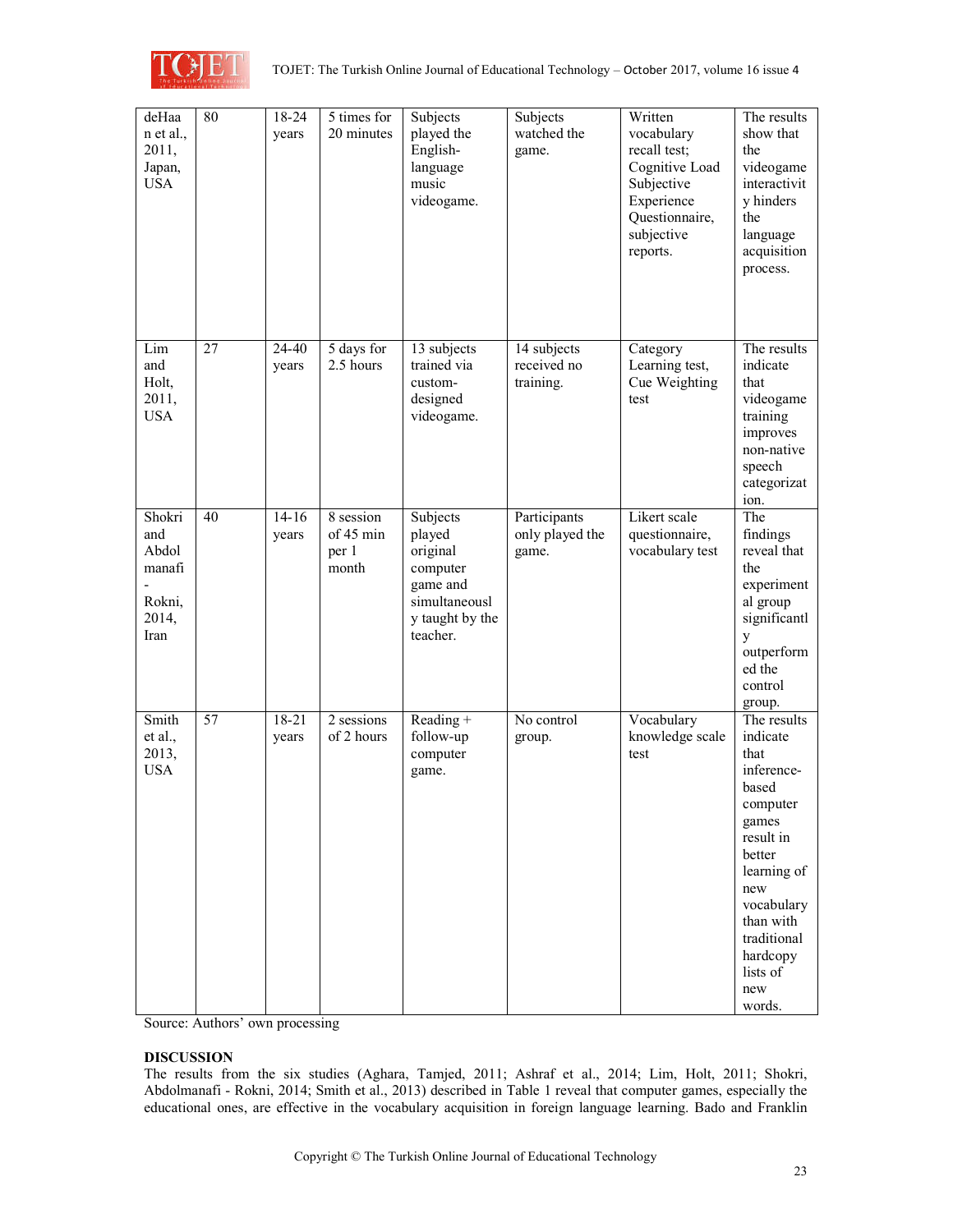

(2014) in their study report that besides the improvement of the EFL vocabulary and knowledge, educational videogames also enhance the development of cooperation, scaffolding, and motivation.

Only one study (deHaan et al., 2011) described in Table 1 exhibited a negative effect of the videogame on the vocabulary acquisition. In this study, 80 randomly-selected Japanese university undergraduates were paired based on similar English language and game proficiencies. One subject played an English-language music video game for 20 minutes while the paired subject watched the game simultaneously on another monitor. The followup tests revealed that both the players and the watchers of the video game recalled vocabulary from the game, but the players recalled significantly less vocabulary than the watchers. The authors argue that these results might be caused by the extraneous cognitive load induced by the interactivity of the game. In addition, the players perceived the game and its language to be significantly more difficult than the watchers did. The players also reported difficulty simultaneously attending to gameplay and vocabulary. The fact that high interactivity of games may provide less support for vocabulary learning has been recently confirmed by Yudintseva (2015).

Nevertheless, there are certain problems with using computer games in language classrooms. As it has already been mentioned, there are not many investigations of game play and game culture and the same applies to evaluations of using these activities in language classrooms (deHaan, 2011). Moreover, as Ashraf et al. (2014) maintain, teachers cannot bring games into the class without having thoroughly planned how to use them. Aghlara and Tamjid (2011) warn teachers not to apply digital games for their own sake as they teach students from different backgrounds with various needs and expectations. de Haan et al. (2010) add that not all video games are useful for language learning, and they also strongly recommend traditional techniques like preteaching vocabulary using drills and dictionary work. Even though playing video games may be a pleasant way to learn vocabulary, it is not the best one to retain vocabulary (e.g. deHaan, 2011; de Haan et al., 2010). Moreover, deHaan (2011) emphasizes that effective game-based second language teaching and learning is more likely to occur if practical conclusions can be drawn from empirical evidence and adds that language teachers and institutions must know more about computer games to use them effectively.

In addition, the findings also showed that the studies analyzed in Table 1 were short-term and small-scale. Therefore their efficacy is slightly questionable. Other research studies also claim that the test conducted shortly after the interventions generate short-term effects in terms of students' short-term knowledge retention (Guerrero, 2011).

Table 2 below summarizes the main benefits and limitations of the computer games for foreign language learning.

| <b>Benefits</b>                                                                                                                                                                                                                                                                                                       | <b>Limitations</b>                                                                                                                                                                                                                                                                                                                                            |  |  |
|-----------------------------------------------------------------------------------------------------------------------------------------------------------------------------------------------------------------------------------------------------------------------------------------------------------------------|---------------------------------------------------------------------------------------------------------------------------------------------------------------------------------------------------------------------------------------------------------------------------------------------------------------------------------------------------------------|--|--|
| exposure to the target language;<br>$\bullet$<br>increased engagement;<br>٠<br>improvement of language skills, structures<br>٠<br>and vocabulary in particular;<br>computer-aided<br>learning<br>language<br>technologies will continue to be developed<br>and may enhance learners' involvement in<br>communication. | high interactivity may hinder the vocabulary<br>٠<br>acquisition and learning;<br>low efficacy of studies;<br>٠<br>a lack of studies on this topic;<br>$\bullet$<br>not all games are useful for language<br>٠<br>learning;<br>a lack of knowledge about computer games<br>$\bullet$<br>among language teachers and institutions<br>hinders their proper use. |  |  |

**Table 2.** Main benefits and limitations of the computer games for foreign language learning

Source: Authors' own processing

Further research in the area of the use of computer games in classrooms should concentrate on the other aspects (e.g., the development of productive language skills such as speaking and writing, as well as pedagogical methods and techniques) than just the vocabulary acquisition in foreign language learning. In addition, this research should include longitudinal randomized controlled studies.

The limitations of this review study consist in the lack of available research studies on the research issue and different methodologies of the included publications. This might result in the overestimated effects of the findings, which may cause an adverse impact on the validity of these reviewed studies (Melby-Lervag, Hulme, 2013; 2016).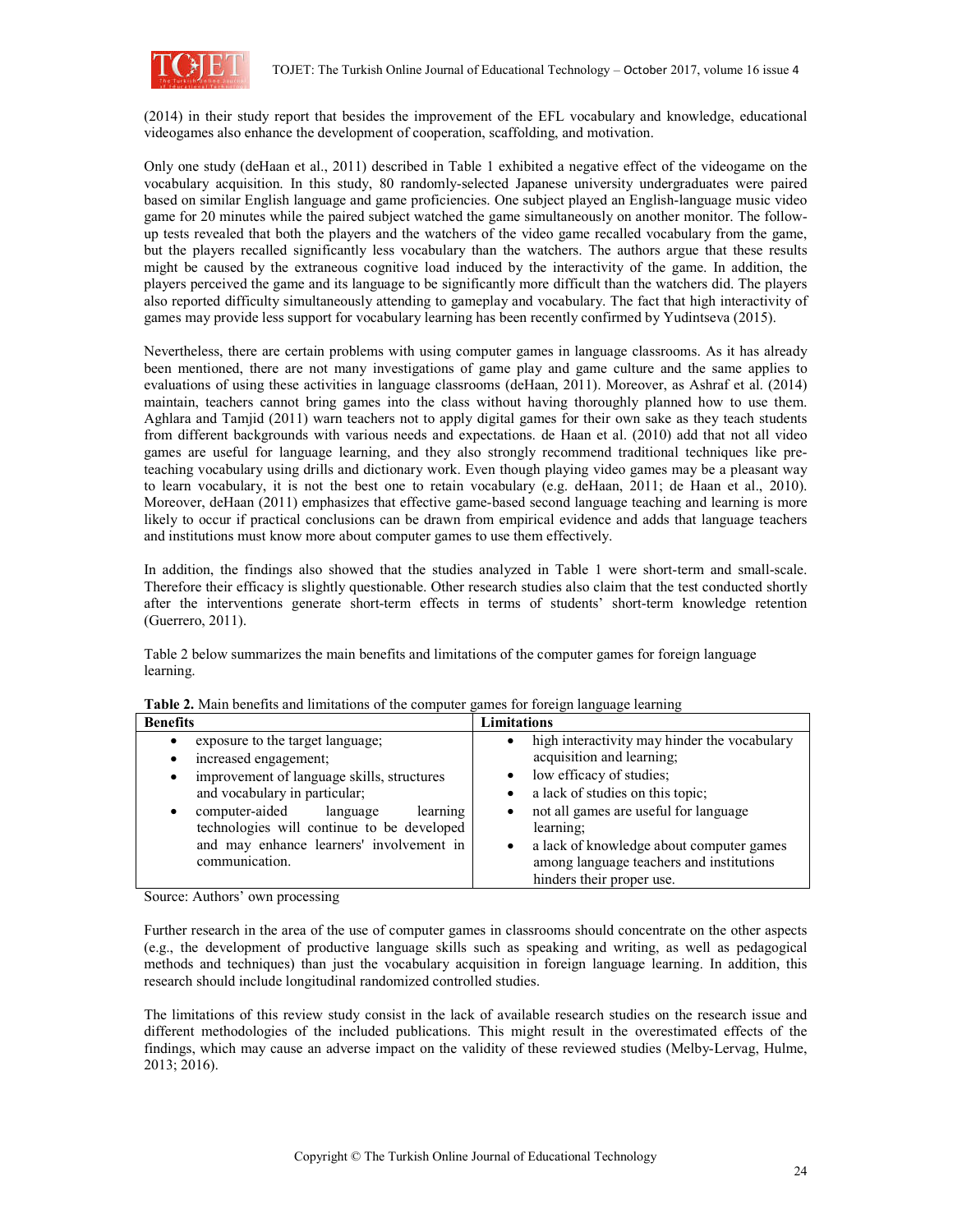

### **CONCLUSION**

The use of computer games seems to be an inherent attribute of present foreign language learning. It obviously generates many benefits such as exposure to the target language, increased engagement, or enhancement of learners' involvement in communication. On the contrary, there are certain limitations such as the fact that high interactivity may hinder the vocabulary acquisition and learning, not all games are useful for language learning, or a lack of knowledge about computer games among language teachers and institutions hinders their proper use. Therefore to confirm the efficacy of the use of computer games for foreign language learning, more longitudinal randomized control studies with larger subject samples are needed in this field.

### **DISCLOSURE STATEMENT**

The author has no conflicts of interest to declare.

### **ACKNOWLEDGEMENTS**

The paper is supported by the project Excellence (2017) at the Faculty of Informatics and Management of the University of Hradec Kralove, Czech Republic.

### **REFERENCES**

- Aghlara, L., and N.H. Tamjid. 2011. "The effect of digital games on Iranian children´s vocabulary retention in foreign language acquisition." *Procedia Social and Behavioral Sciences* 29: 552-560.
- Agudo, J.E., Sanchez, H., Holguin, J. M., and D. Tello. 2007. "Adaptive Computer Games for Second Language Learning in Early Childhood." Accessed December 8 2016. https://www.researchgate.net/publication/248707401\_Adaptive\_Computer\_Games\_For\_Second\_Languag e\_Learning\_In\_Early\_Childhood
- Ang, C. S., and P. Zaphiris. 2008. "Computer games and language learning." In *Handbook of Research on Instructional Systems & Technology*, edited by T. T. Kidd and H. Song, 449-462. Hershey, PA: IGI Global.
- Ashraf, H., Motlagh, F.G., and M. Salami. 2014. "The impact of online games on learning English vocabulary by Iranian (low-intermediate) EFL learners." *Procedia – Social and Behavioral Sciences* 98: 286-291.
- Bado, N., and T. Franklin. 2014. "Cooperative game-based learning in the English as a foreign language classroom." *Issues and Trends in Educational Technology* 2(2): 1-17.
- Chen, H.H.J., and C. Yang. 2011. "Investigating the effects of an adventure videogame on foreign language learning." In *Edutainment Technologies. Educational Games and Virtual Reality/Augmented Reality Applications*, edited by M. Chang et al., 168-175. Taiwan: Taipei.
- deHaan, J. 2011. "Teaching and learning English through digital game projects." *Digital Culture & Education* 3(1): 46-55.
- deHaan, J., Reed, W.M., and K. Kuwada. 2010. "The effect of interactivity with a music video game on second language vocabulary recall." *Language Learning & Technology* 14(2): 74-94.
- Findley, J. 2016. Game-Based Learning vs. Gamification: Do You Know the Difference? Accessed December 8 2016. http://www.trainingindustry.com/learning-technologies/articles/game-based-learning-vsgamification-do-you-know-the-difference.aspxGuerrero, H.A.G. 2011. "Using video game-based instruction in an EFL program. Understanding the power of video games in education." *Colomb Appl Linguist* 13(1): 54-70.
- Higgings, S., Xiao, Z.M., and M. Katsipataki. 2012. "The impact of digital technology on learning: A summary for the education endowment foundation." *Full Report*. UK: Durham University.
- Melby-Lervag, M., and C. Hulme. 2016. "There is no convincing evidence that working memory training is effective: A reply to Au et al. (2014) and Karbach and Verhaeghen (2014)." *Psychon Bull Rev* 23(1): 324- 330.
- Melby-Lervag, M., and C. Hulme. 2013. "Is working memory training effective? A meta-analytic review." *Dev Psychol* 49(2): 270-291.
- Moher, D., Liberati, A., Tetzlaff, J., and D.G. Altman. 2009. "The PRISMA Group. Preferred reporting items for systematic review and meta-analysis: The PRISMA statement." *PLoS Med* 6(6): e1000097.
- Pappas, C. 2015. Gamification vs game-based elearning: How to integrate them into your elearning course design. Accessed December 8 2016. https://elearningindustry.com/gamification-vs-game-basedelearning-can-you-tell-the-difference
- Peterson, M. 2010. "Computerized games and simulations in computer-assisted language learning: A metaanalysis of research." *Simulation & Gaming* 41:72.
- Prensky, M. 2004. The emerging online life of the digital native: What they do differently because of technology and how they do it. Accessed October 20 2016. http://www.bu.edu/ssw/files/pdf/Prensky-The Emerging Online Life of the Digital Native-033.pdf. Accessed 5 October 2016